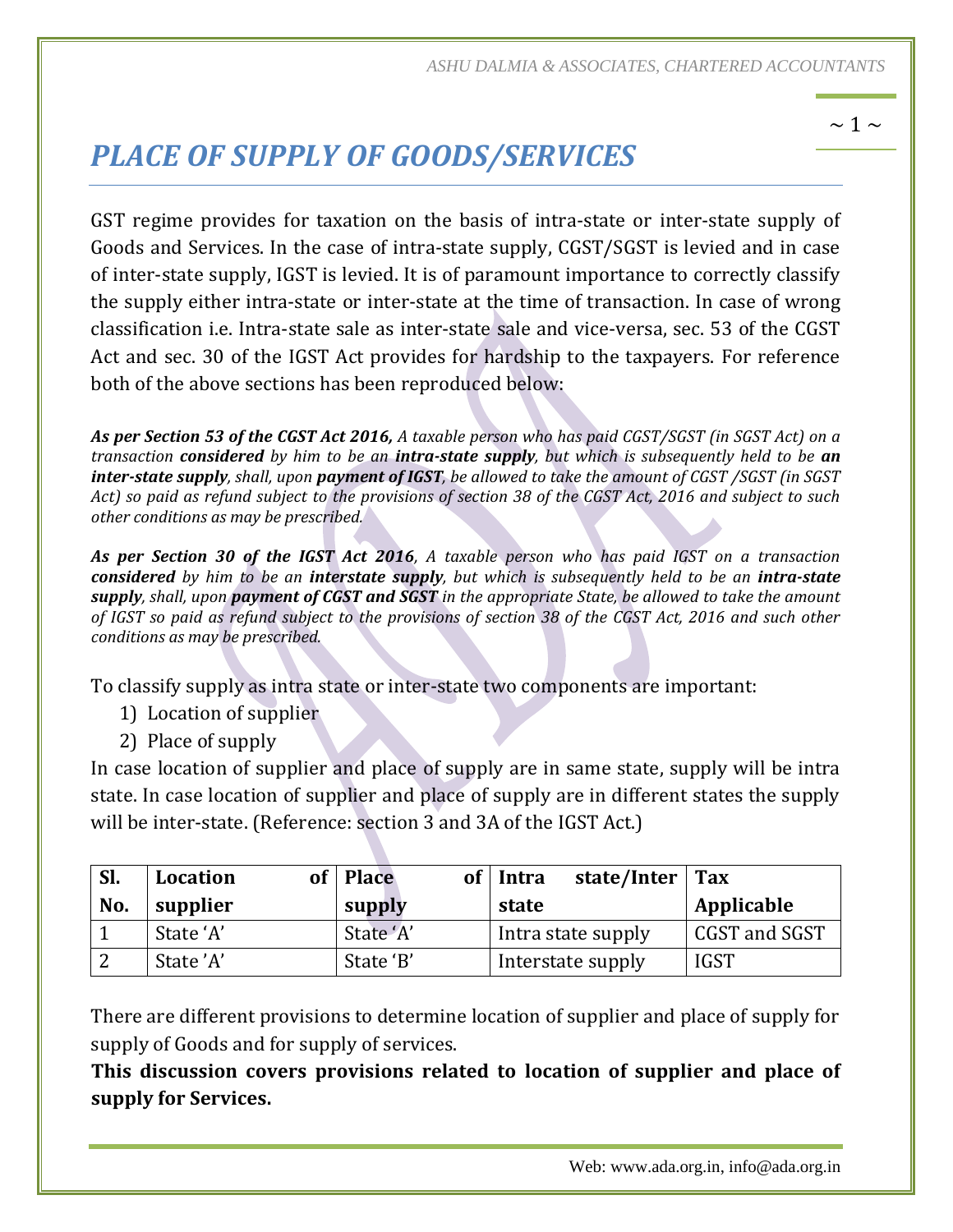## *SUPPLY OF SERVICES*

### *LOCATION OF SUPPLIER*

Section 2(65) of the CGST/SGST Act, 2016 defines the location of supplier of service. As per this section, location of supplier of service means:

- Place of Business (Registered with GST) from where supply is made;
- Location of fixed establishment (Other than the registered place of business) form where supply is made; *As per Section 2(46) of the CGST/SGST Act, 2016 "fixed establishment" means a place (other than the place of business) which is characterized by a sufficient degree of permanence and suitable structure in terms of human and technical resources to supply services, or to receive and use services for its own needs;*
- In case supply is made from multiple places, the location of supplier is the place which is most directly concerned with provision of the supply;
- In the absence of any such place, the location is the usual place of residence of the supplier.

#### *PLACE OF SUPPLY*

Section 6 of the IGST Act provides for provision to determine the place of Supply of Services. This section contains fifteen subsections. Section 6(4) to 6(15) cover different specific scenario for supply of Services. Section 6(1) talks about applicability of section 6 to determine the place of supply of Services and section 6(2) and 6(3) are the general section, which are applicable where specific sections are not applicable.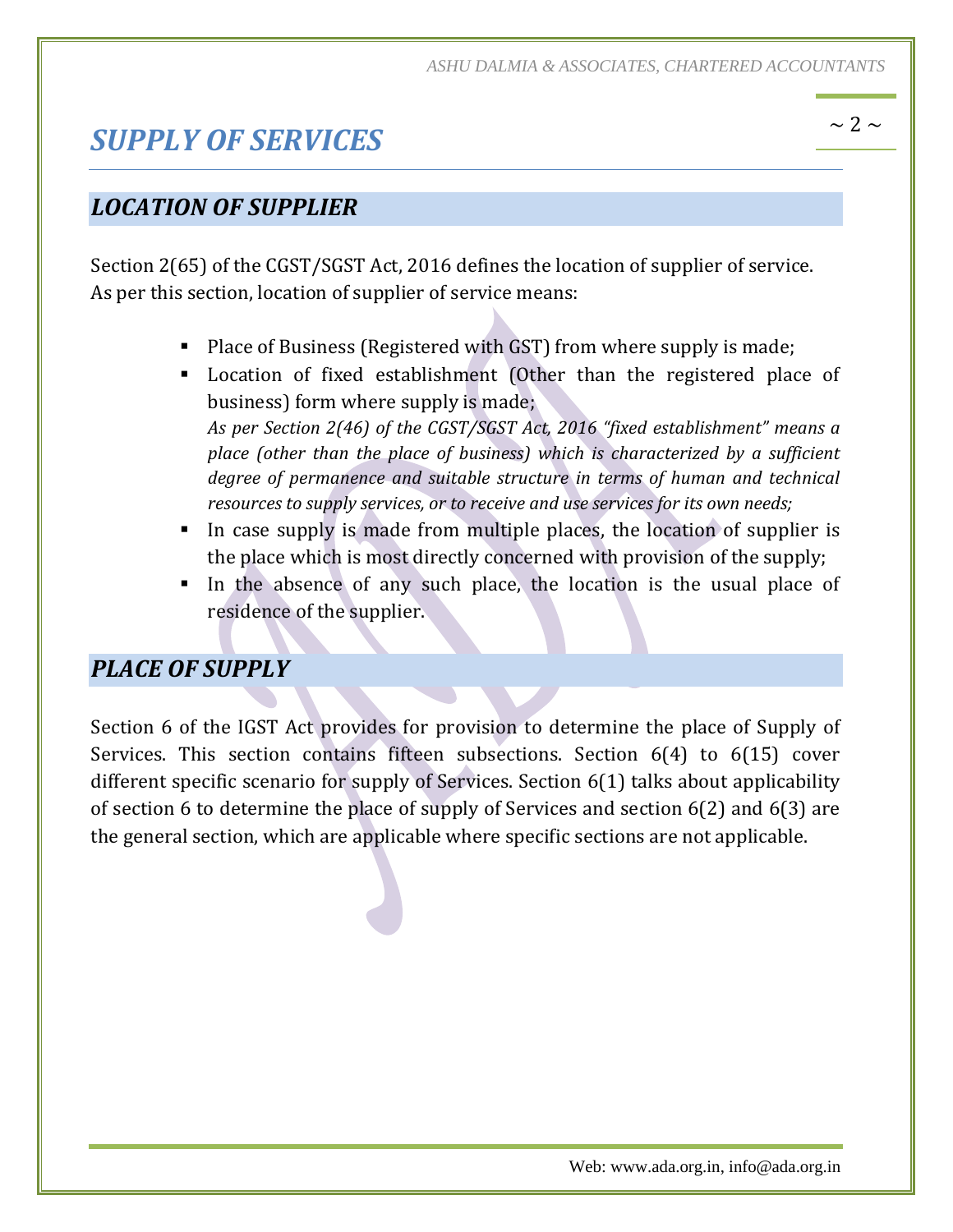## ~ 3 <sup>~</sup> *SUPPLY OF SERVICES TO REGISTERED PERSON or UNREGSITERED PERSON[Sec 6(2)& 6(3)]*

Place of supply of services, in case of services except services listed in sub sec. 4 to 15 of sec. 6, are provided to:

| <b>Registered person</b>        | Person other than registered person                                                                                                                                                                                            |
|---------------------------------|--------------------------------------------------------------------------------------------------------------------------------------------------------------------------------------------------------------------------------|
| • Location of Registered Person | • Location of the recipient where<br>address on record exists;<br>• Location of Supplier of services in<br>other cases;<br>"Address on Record" defines in terms of the<br>address of the recipient as available in the records |
|                                 | of the supplier. (Ref Sec 2(3) of the CGST Act,<br>2016)                                                                                                                                                                       |

- Masala Ltd in Chennai engaged in providing repair services of machinery goes to a registered person's factory located at Patna and repairs the machinery; the place of supply of services will be Patna i.e. Bihar.
- Masala Ltd in Chennai engaged in providing repair services of machinery goes to an unregistered person's factory located at Kolkata and repairs the machinery and the address of the recipient exist with the Masala Ltd; the place of supply of services will be Kolkata.
- Masala Ltd in Chennai engaged in providing repair services of machinery goes to an unregistered person's factory located at Kolkata and repairs the machinery and the address of the recipient does not exist with the Masala Ltd; the place of supply of services will be Chennai.
- Market research service provided to ABC Ltd, Mumbai, a company registered under GST. The place of supply shall be the location of the registered person i.e. Mumbai.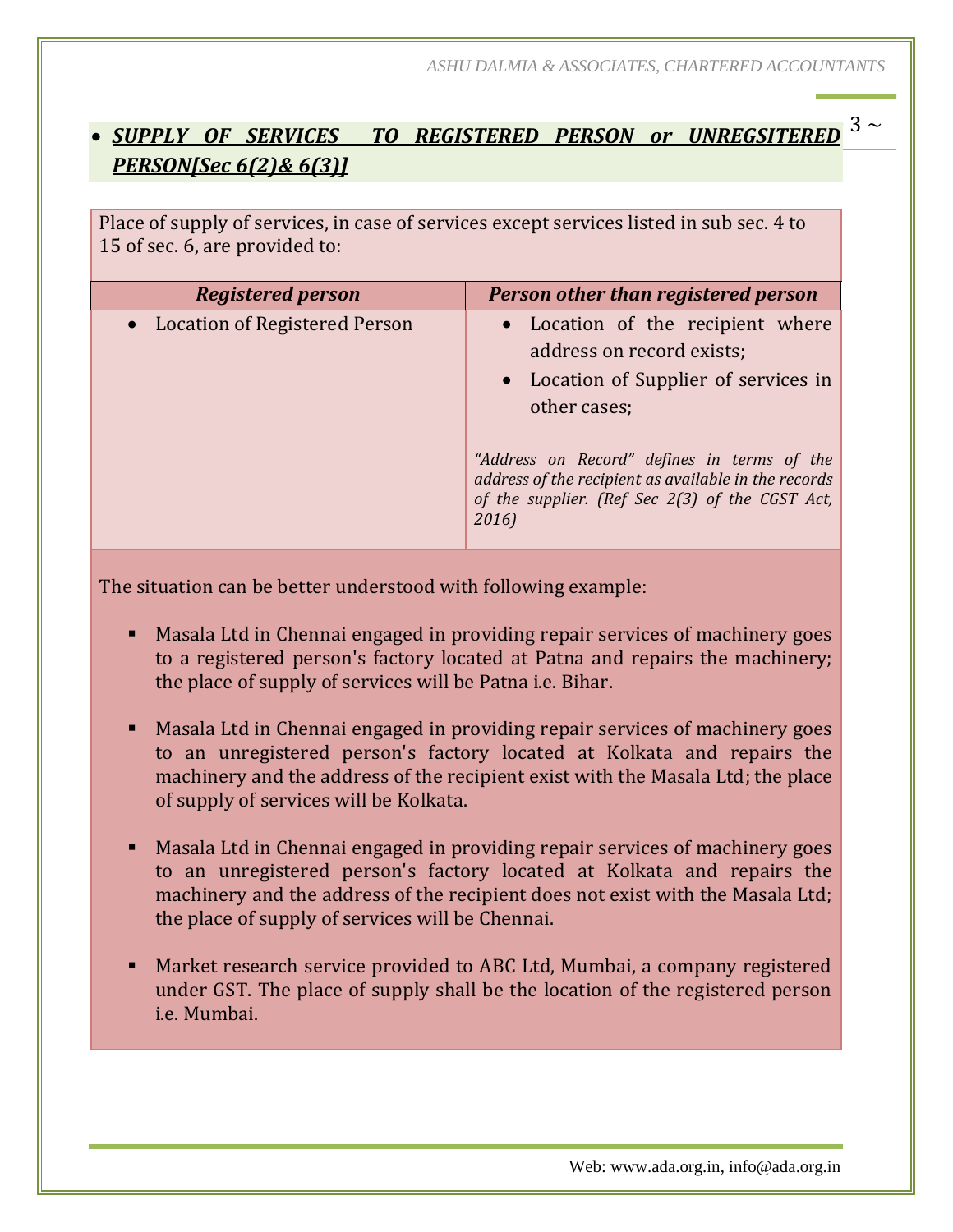## ~ 4 <sup>~</sup> *SUPPLY OF SERVICES TO IMMOVABLE PROPERTY [Sec 6(4)]*

Place of supply of services, in case of following services provided to any person:

- In relation to an immovable property, including services provided by architects, interior decorators, surveyors, engineers and other related experts or estate agents, any service provided by way of grant of rights to use immovable property or for carrying out or co-ordination of construction work, or
- by way of lodging accommodation by a hotel, inn, guest house home stay, club or campsite, by whatever name called and including a house boat or any other vessel, or
- by way of accommodation in any immovable property for organizing any marriage or reception or matters related therewith, official, social, cultural, religious or business function including services provided in relation to such function at such property, or
- any services ancillary to the services as described above.

*Note: Where the immovable property or boat or vessel is located in more than one State, the supply of service shall be treated as made in each of the States in proportion to the value for services separately collected or determined, in terms of the contract or agreement entered into in this regard or, in the absence of such contract or agreement, on such other reasonable basis as may be prescribed in this behalf.*

| <b>Registered person</b> | <b>Person other than registered person</b> |
|--------------------------|--------------------------------------------|
|--------------------------|--------------------------------------------|

 Location at which the immovable property or boat or vessel is located or intended to be located.

- Mr. A of Chennai rents out a building in Chandigarh. The place of supply of service is Chandigarh.
- Mr. B, director of PQ Ltd of India goes for a business tour to London and stayed in hotel there. As the hotel is located in London, the place of supply of service shall be London i.e. in non-taxable territory.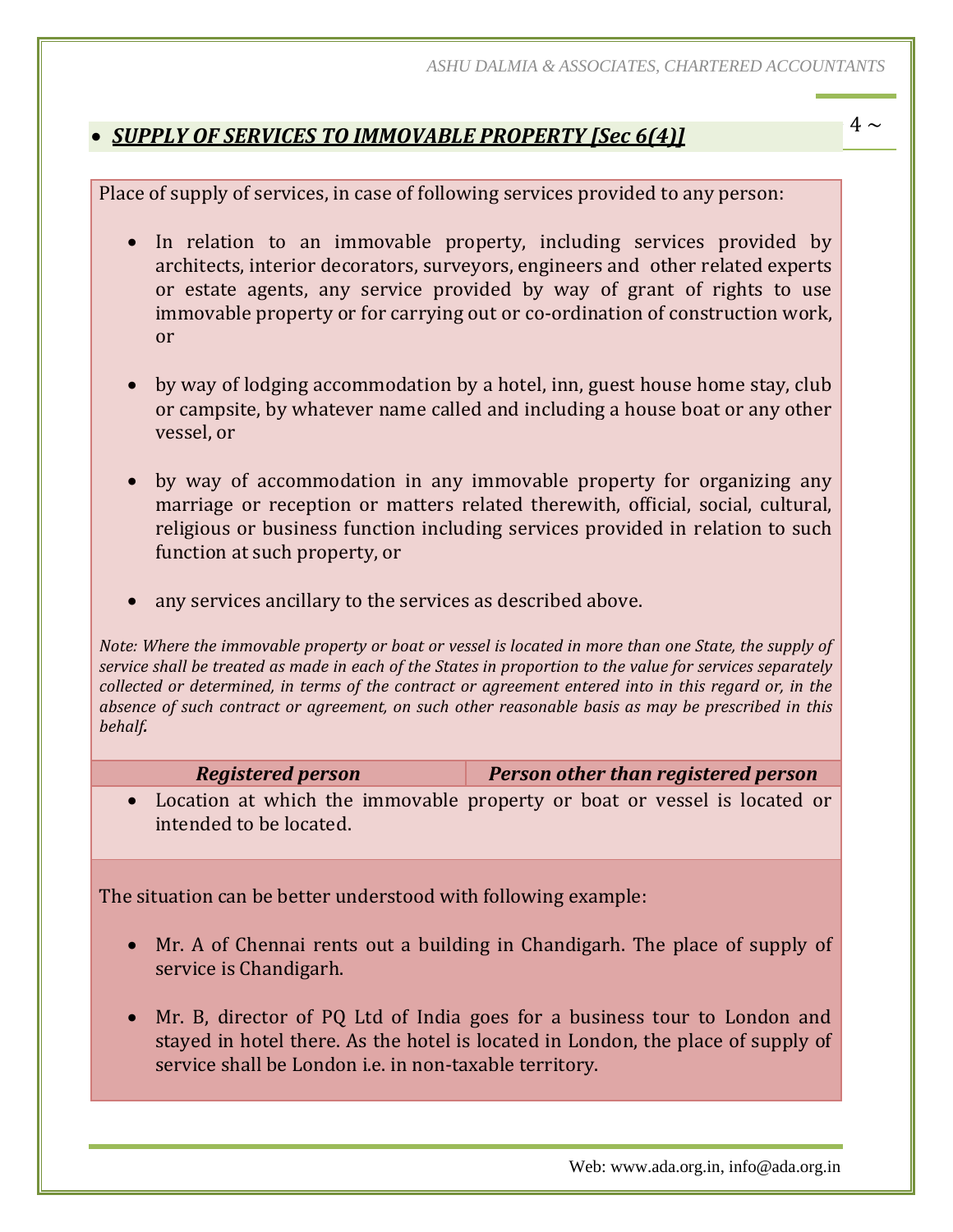## ~ 5 <sup>~</sup> *RESTAURANT AND CATERING etc. SERVICES [Sec 6(5)]*

Place of supply of services, in case of supply of restaurant and catering services, personal grooming, fitness, beauty treatment ,health service including cosmetic and plastic surgery are made to:

*Registered person Person other than registered person*

Location where the services are actually performed.

The situation can be better understood with following example:

- A person located in Delhi which is registered under GST, book a restaurant ABC located in Haryana. The place of supply is the location of the registered person i.e. Haryana.
- M/s ABC (Registered person in Mumbai) providing Health Service to Individual Mr. A (unregistered person located in Delhi). Place of supply of services will be Delhi.

#### *TRAINING AND PERFORMANCE APPRAISAL [Sec 6(6)]*

Place of supply of services, in case of supply of services in relation to training and performance appraisal are made to:

| <b>Registered person</b>  | <b>Person other than registered person</b>              |
|---------------------------|---------------------------------------------------------|
| • Location of such person | • Location where the services are<br>actually performed |

- ABC Ltd conducts a training to the employees of POR Ltd, a company registered under GST, in Mumbai. The place of supply of services shall be the location of PQR Ltd, in Mumbai.
- M/s ABC (Registered person in Mumbai) providing training to Individual Mr. A (unregistered person located in Delhi). Place of supply of services will be Delhi.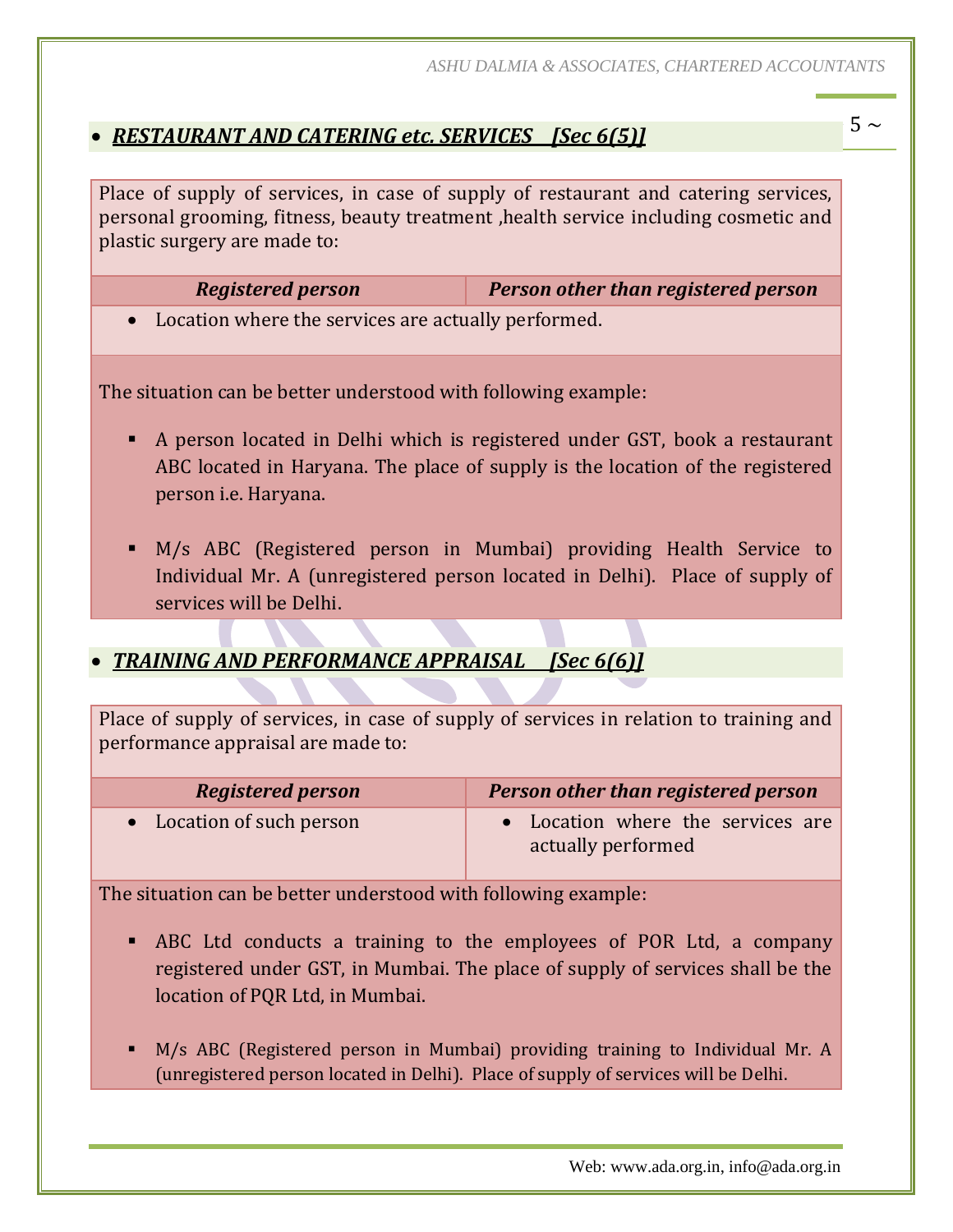# ~ 6 <sup>~</sup> *ADMISSION TO A CULTURAL, SOCIAL AND EDUCATIONAL EVENT [Sec 6(7)]*

Place of supply of services, in case of services made by way of admission to a cultural, artistic, sporting, scientific, educational, or entertainment event or amusement park or any other place and services ancillary thereto are made to:

| <b>Registered person</b> | <b>Person other than registered person</b>                                        |
|--------------------------|-----------------------------------------------------------------------------------|
| located.                 | • Place where the event is actually held or where the park or such other place is |

The situation can be better understood with following example:

IIFA organizing an event for film fare awards and providing admission to participants in Mumbai, the place of supply shall be at Mumbai, which is location where event is actually held.

#### *ORGANISING TO A CULTURAL, SOCIAL AND EDUCATIONAL EVENT [Sec 6(8)]*

Place of supply of services, in case of services made by way of organization of a

(a) cultural, artistic, sporting, scientific, educational or entertainment event including supply of service in relation to a conference, fair, exhibition, celebration or similar events, or

(b) Services ancillary to organization of any of the above events or services, or assigning of sponsorship of any of the above events.

*Note: In terms of the explanation to section 6(8) of the IGST Act, 2016 where the event is held in more than one State and a consolidated amount is charged for supply of services relating to such event, the place of supply of such services shall be taken as being in the each of the States in proportion to the value of services so provided in each State as ascertained from the terms of the contract or agreement entered into in this regard or, in absence of such contract or agreement, on such other reasonable basis as may be prescribed.*

| <b>Registered person</b>  | Person other than registered person         |
|---------------------------|---------------------------------------------|
| • Location of such person | • Place where the event is actually<br>held |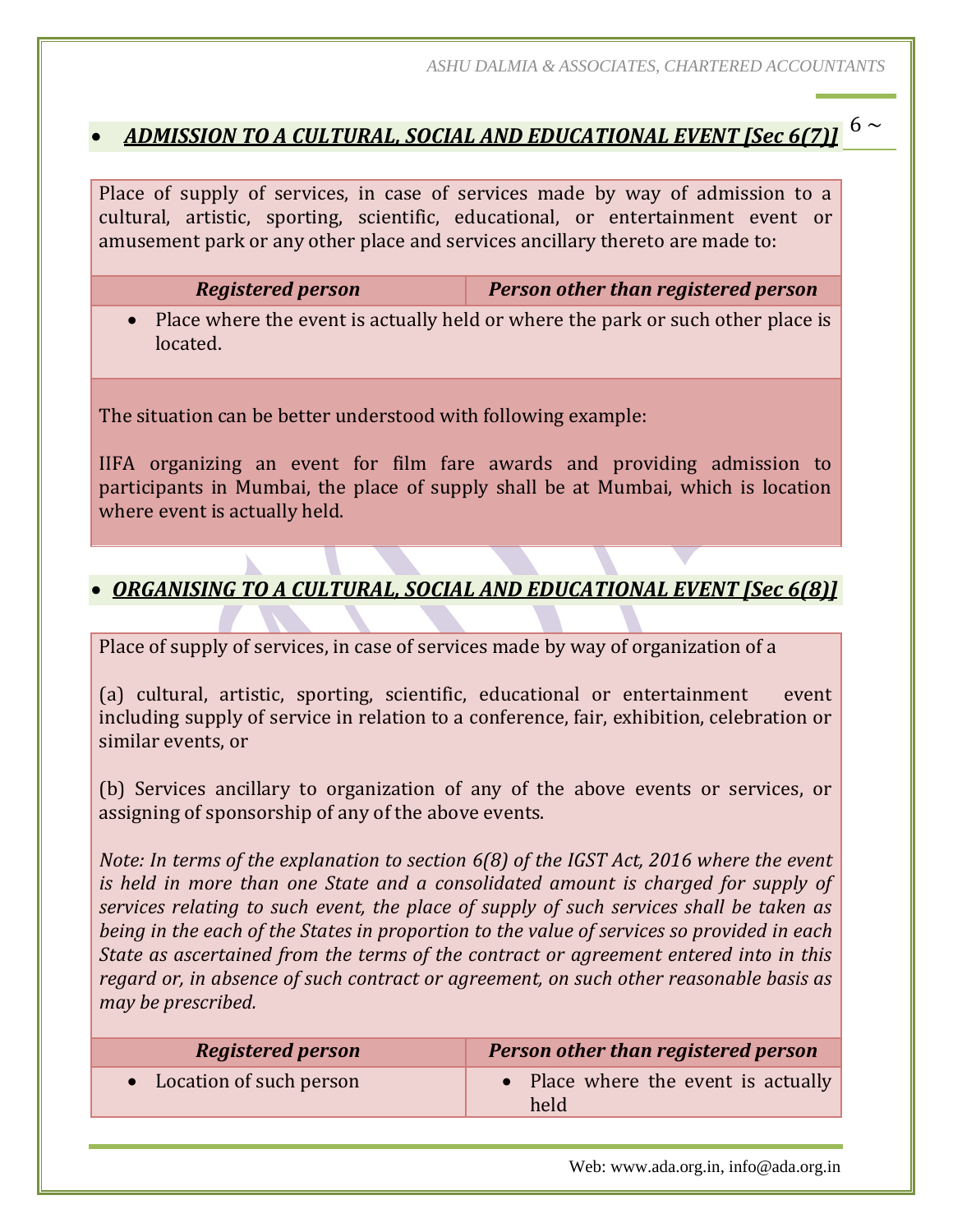7  $\sim$ 

The situation can be better understood with following example:

- Service provided by an event organizer of Mumbai to company registered under GST, located in Banglore for holding the beauty pageant. The place of supply is the location of the registered person i.e. Banglore.
- In case the event organizer provides the services to Mr. X of Banglore, who is not registered under GST, for holding the wedding celebration in Kolkata, the place of supply of service shall be the location where the service is actually performed i.e. Kolkata.

#### *TRANSPORTATION OF GOODS INCLUDING MAIL OR COURIER [Sec 6(9)]*

Place of supply of services, in case of services made by way of transportation of goods including by mail or courier are provided to:

| <b>Registered person</b>  | Person other than registered person                                  |  |
|---------------------------|----------------------------------------------------------------------|--|
| • Location of such person | • Location at which such goods are<br>handed<br>their<br>for<br>over |  |
|                           | transportation.                                                      |  |

- A company located in Delhi which is registered under GST, appointing a courier agency for transportation of the company documents to ABC located in Haryana. The place of supply is the location of the registered person i.e. Delhi.
- M/s ABC (Registered person in Mumbai) providing transportation of goods to Individual Mr. A for personal use (unregistered person located in Mumbai). Mr.A handing over goods at Mumbai for transportation. Place of supply of services will be Mumbai.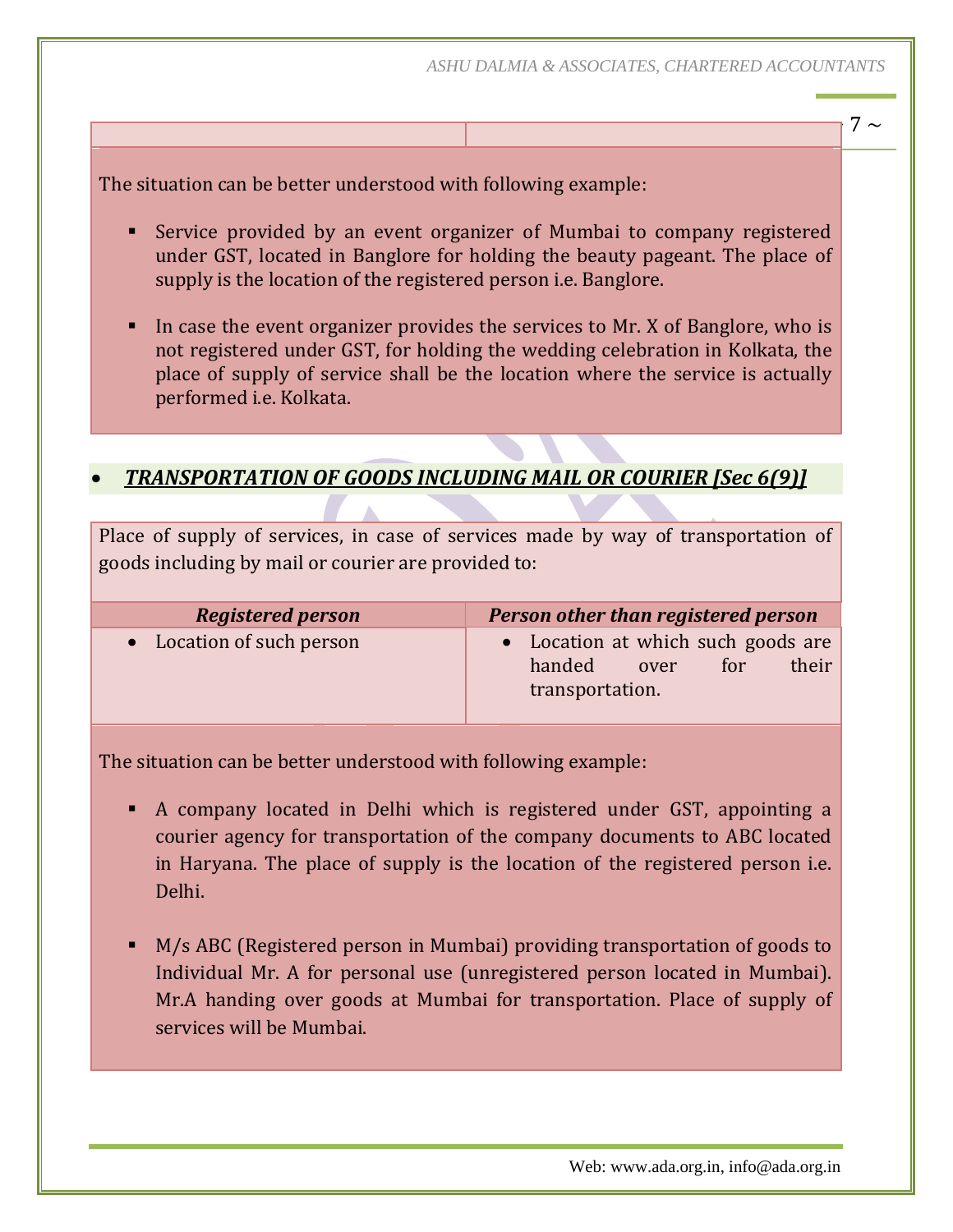## ~ 8 <sup>~</sup> *TRANSPORTATION OF PASSENGER [Sec 6(10)]*

Place of supply of services, in case of services made by way of transportation of passenger are provided to:

[Provided that where the right to passage is given for future use and the point of embarkation is not known at the time of issue of right to passage, the place of supply of such service shall be determined in the manner specified in sub-sections (2) or (3), as the case may be.]

*Explanation.- For the purposes of this sub-section, the return journey shall be treated as a separate journey even if the right to passage for onward and return journey is issued at the same time.*

*As per Section 2(29) of the IGST Act, 2016, "continuous journey" means a journey for which a single or more than one ticket or invoice is issued at the same time, either by a single supplier of service or through an agent acting on behalf of more than one supplier of service, and which involves no stop over between any of the legs of the journey for which one or more separate tickets or invoices are issued;*

*Explanation.- For the purposes of this clause, 'stopover' means a place where a passenger can disembark either to transfer to another conveyance or break his journey for a certain period in order to resume it at a later point of time.* 

| <b>Registered person</b>  | Person other than registered person                                                   |
|---------------------------|---------------------------------------------------------------------------------------|
| • Location of such person | • Place where the passenger<br>embarks on the conveyance for a<br>continuous journey. |

- A passenger Mr. A residing in Delhi, registered under GST, booked an air ticket from Mumbai to Chennai and Chennai to Mumbai. In this case, a single ticket has been issued for the entire journey. The place of supply of services shall be the location of the registered person i.e. Delhi.
- A passenger Mr. Z residing in Delhi, not registered under GST, booked an air ticket from Mumbai to Chennai and Chennai to Mumbai. In this case, a single ticket has been issued for the entire journey. The place of embarkation where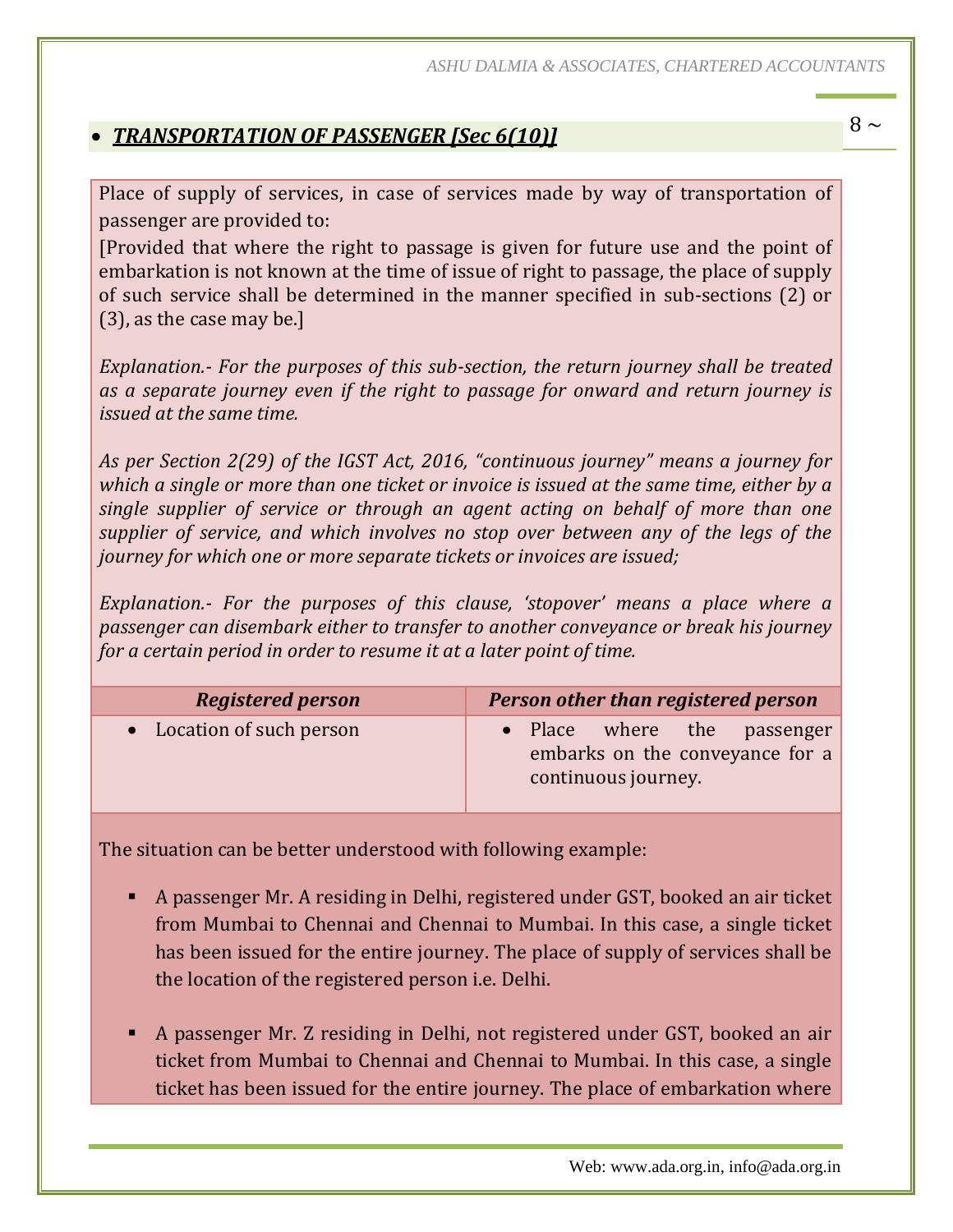the continuous journey begins is Mumbai, hence the place of supply of  $9 \sim$ services shall be place where the passenger embarks on the conveyance for the continuous journey i.e. Mumbai.

#### *ON BOARD A CONVEYANCE [Sec 6(11)]*

Place of supply of services, in case of supply of services on board a conveyance such as vessel, aircraft, train or motor vehicle are provided to:

*Registered person Person other than registered person*

 Location of the first scheduled point of departure of that conveyance for the journey

The situation can be better understood with following example:

Rajdhani Express departs from Delhi at 5:30PM. A passenger Mr. A (registered/other person) under GST, scheduled his departure from Lucknow at 8:30PM.The place of supply of services shall be the location of the the first scheduled point of departure of that conveyance for the journey i.e Delhi.

#### *TELECOMMUNICATION [Sec 6(12)]*

The place of supply of telecommunication services including data transfer, broadcasting, cable and direct to home television services by way of following mode to any person shall-

(a) Services by way of fixed telecommunication line, leased circuits, internet leased circuit, cable or dish antenna.

(b) Mobile connection for telecommunication and internet services provided on post-paid basis.

(c) Mobile connection for telecommunication and internet service are provided on prepayment through a voucher or any other means.

*(If such pre-paid service is availed or the recharge is made through internet banking or*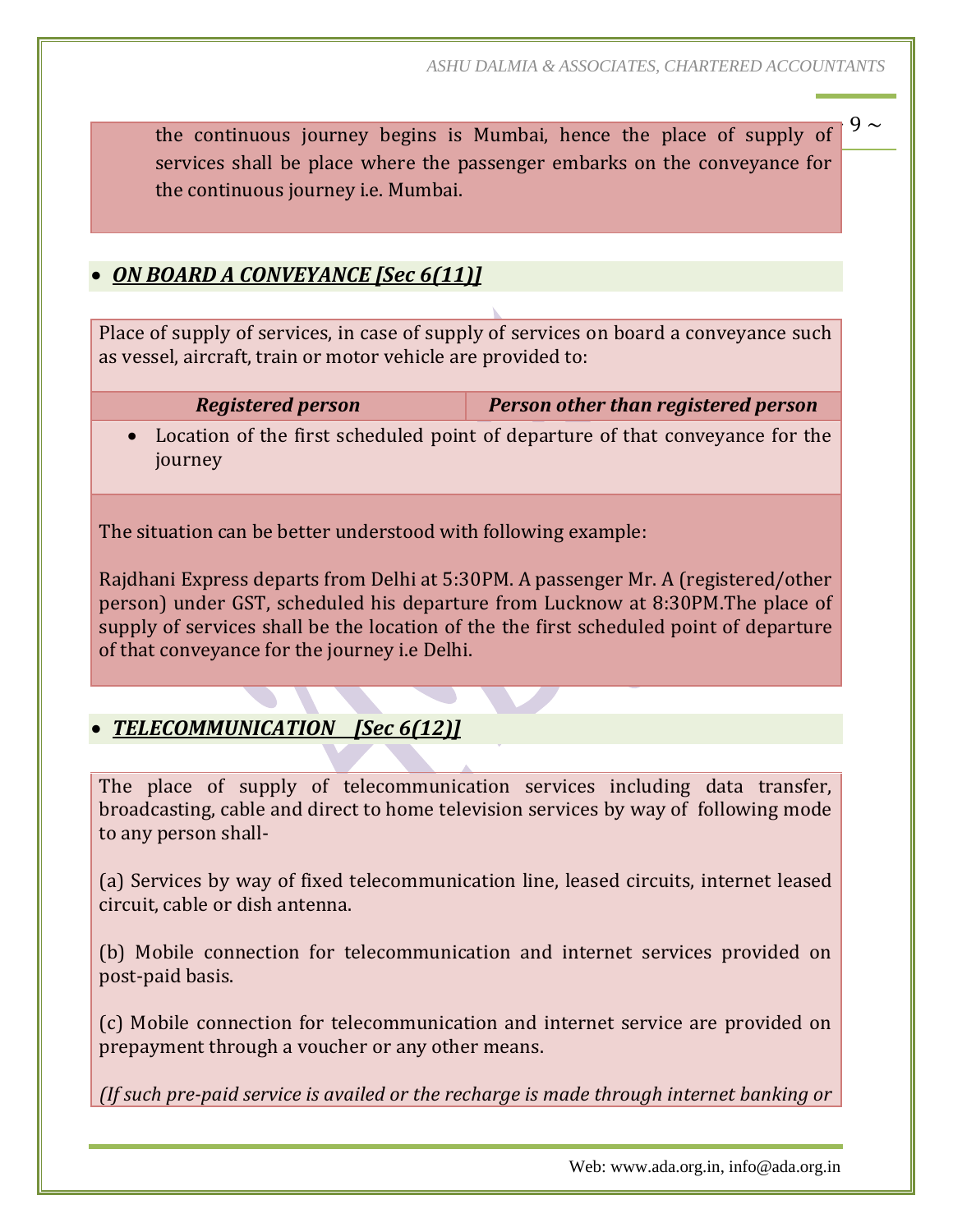other electronic mode of payment, the location of the recipient of services on record of  $\vert^{10}$  ~ *the supplier of services shall be the place of supply of such service.)*

*Registered person Person other than registered person*

- In case of clause (a), Location where the telecommunication line, leased circuit or cable connection or dish antenna is installed for receipt of services;
- In case of clause (b), Location of billing address of the recipient of services on record of the supplier of services;
- In case of clause (c), Location where such prepayment is received or such vouchers are sold.

The situation can be better understood with following example:

- Mr. Z located (unregistered in Bihar) is receiving dish services from TATA Sky (registered in Delhi), the place of supply of services shall be Bihar.
- Mr. P (unregistered person) has furnished Delhi address while obtaining postpaid connection from Vodafone (registered in Banglore). He has now shifted his place of residence to Mumbai. Airtel issues invoice indicating Delhi address, Place of supply of service shall be Delhi.
- If Mr. P has prepaid mobile connection in the above example and recharges the same by obtaining recharge voucher at Mumbai, place of supply shall be Mumbai.

#### *BANKING AND OTHER FINANCIAL SERVICES [Sec 6(13)]*

Place of supply of services, in case of supply of banking and other financial services including stock broking services to any:

| <b>Registered person</b> | <b>Person other than registered person</b> |
|--------------------------|--------------------------------------------|
|--------------------------|--------------------------------------------|

- Location of the recipient of services on the records of the supplier of services;
- Location of the supplier of services. If the service is not linked to the account of the recipient of services.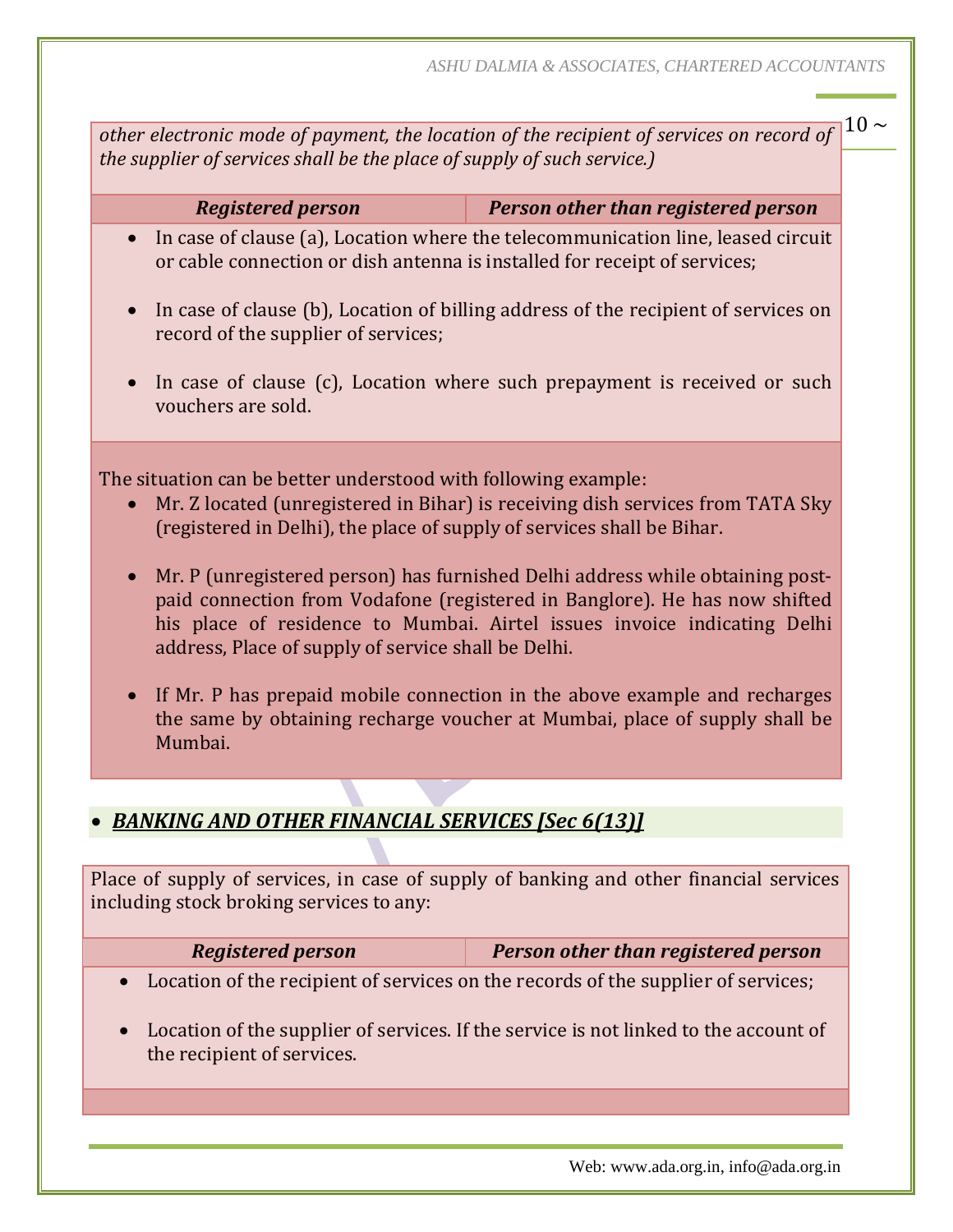The situation can be better understood with following example:  $11 \sim$ 

 ABC Bank located in Delhi which is registered person under GST, providing services to XYZ located in Haryana with Bank through his location Bangalore. The place of supply is the location of the registered recipient on the records of ABC Bank i.e. Bangalore.

#### *INSURANCE SERVICES [Sec 6(14)]*

Place of supply of services, in case of supply of insurance services are made to:

| <b>Registered person</b>  | Person other than registered person                                                       |
|---------------------------|-------------------------------------------------------------------------------------------|
| • Location of such person | • Location of the recipient of services<br>on the records of the supplier of<br>services. |

The situation can be better understood with following example:

- ABC in Delhi which is registered under GST, providing Insurance services to XYZ located in Bangalore. The place of supply is the location of such person i.e. Bangalore.
- M/s ABC providing Insurance Service to Individual Mr. A (unregistered person located in Kolkata). Mr. A is living in Dehradun on record of Insurance company. Place of supply of services will be Dehradun .

#### *ADVERTISEMENT SERVICES [Sec 6(15)]*

Place of supply of services, in case of supply of advertisement services to the Central Government, a State Government, a statutory body or a local authority meant for identifiable States shall be each State.